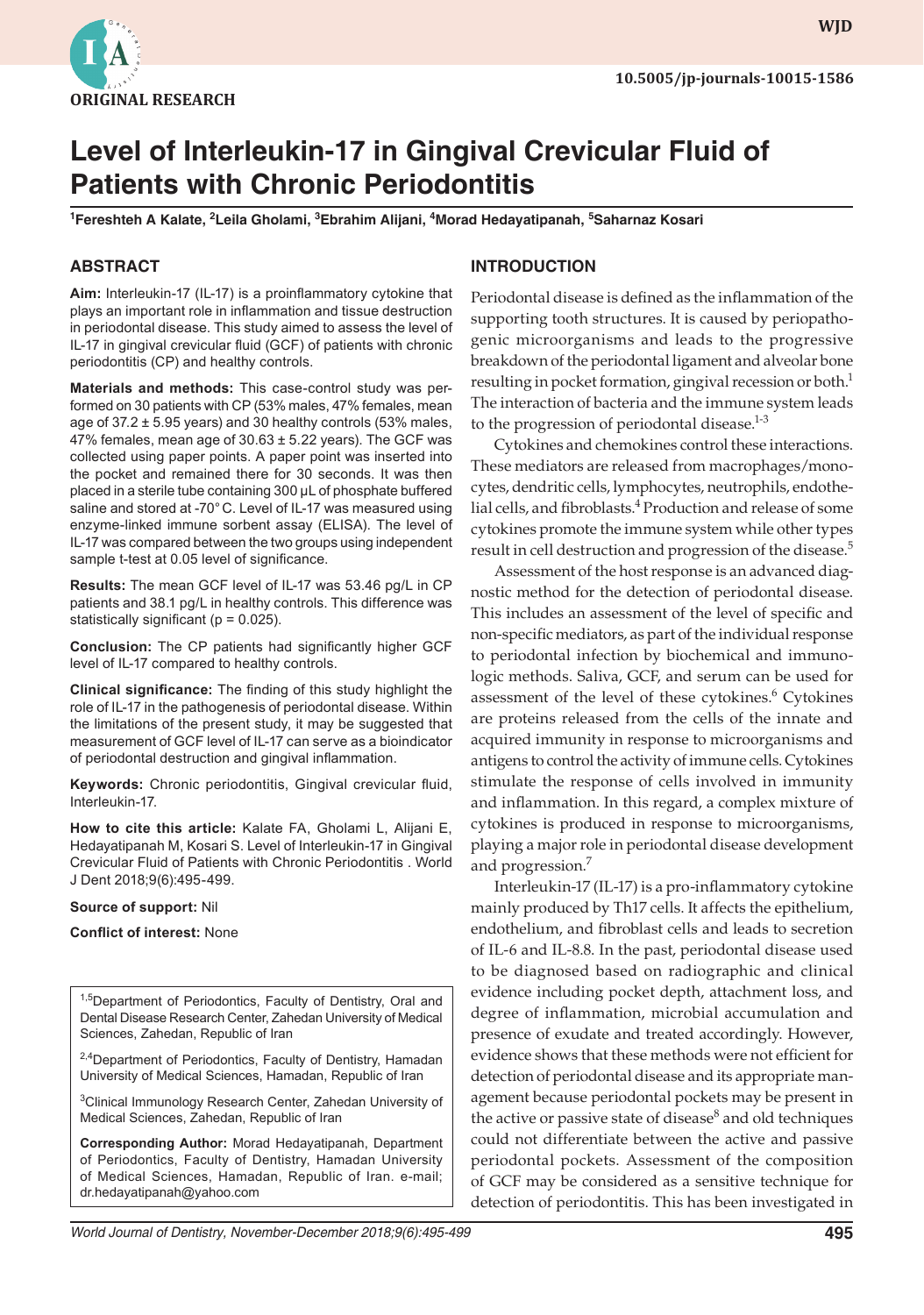a few previous studies and more research is still needed to prove this relationship a develop future chair-side tests. Pradeep et al.<sup>4</sup> evaluated the presence of IL-17 and IL-18 in GCF of patients with periodontitis and healthy controls and according to their results, the concentration of IL-17 was equal (0) in both groups while there was a greater concentration of IL-18 in the periodontitis group. Al-Hassan et al. $9$  evaluated the possible role of IL-17 in periodontal disease and observed that the level of IL-17 in the serum of periodontal patients was higher compared to healthy controls.

These findings highlight the role of IL-17 in the pathogenesis of periodontal disease. Considering the gap of information and the existing controversy in the role of IL-17 in the pathogenesis of periodontal disease and its GCF level in patients and the need for further investigation, this study aimed to comparatively access the GCF level of IL-17 in CP patients and healthy controls.

#### **MATERIALS AND METHODS**

This case control study was conducted on 60 individuals including 30 patients with CP) presenting to the Periodontology Clinic of Zahedan University of Medical Sciences, School of Dentistry and 30 healthy controls.

The minimum sample size was calculated to be 40 according to a previous study.<sup>10</sup> To increase the accuracy of the findings, 60 individuals were enrolled using convenience sampling (Z1 = 1.96, Z2 = 1.64, S1 = 1.02, S2 = 0.98).

The inclusion criteria for the patient group was a clinical diagnosis of untreated CP by a periodontist with probing depth (PD)  $\geq$ 5.0 mm, CAL  $\geq$ 3.0 mm, the presence of bleeding on probing and gingival discoloration.

The exclusion criteria were pregnancy, menopause, patients with less than 22 permanent teeth, systemic diseases affecting the periodontal tissue such as diabetes mellitus, immune disorders, AIDS, conditions requiring antibiotic therapy such as history of cardiovascular diseases and joint replacement, history of antibiotic therapy in the past 3 months, history of periodontal treatment in the past year, no history of scaling in the past six months, smoking, alcohol consumption, severe caries, and chronic inflammatory conditions of the skin and oral mucosa such as lichen planus, pemphigus, psoriasis, aphthous ulcers and estrogen therapy.

The controls were healthy and had no signs/symptoms of gingivitis or periodontitis. Healthy controls had the probing depth of less than 3 mm (measured by a Williams probe) in all teeth and had no clinical symptoms of gingival inflammation. They were recruited among age and sex-matched patient companions. This study was approved by the Ethical Committee of Zahedan University of Medical Sciences and all patients signed an informed consent form before the study.

For a collection of GCF, the tooth with the deepest pocket was first cleaned and isolated with cotton rolls. A paper point was inserted into the pocket and remained there for 30 seconds. It was then placed in a sterile tube containing 300 µL of phosphate buffered saline and stored at –70°C. Level of IL-17 was measured using ELISA.

The mean and standard deviation of the level of IL-17 were calculated and reported. Data were analyzed using Statistical Package for the Social Sciences (SPSS) version 20 (SPSS Inc., IL, USA), and the two groups were compared using independent sample t-test. Level of significance was set at 0.05.

### **RESULTS**

There were 16 (53%) males and 14 (47%) females in the control group and 16 males (53%) and 14 (47%) females in the patient group. The mean age of the participants was  $33.92 \pm 6.46$  years. The mean age was  $30.63 \pm 5.22$  years (range 25–42 years) in healthy controls and  $37.2 \pm 5.95$ years (range 25–45 years) in the patient group (Table 1).

The mean GCF level of IL-17 was 53.46–45 pg/mL (range 23.8–87.1 pg/mL) in patients and  $38.18 \pm 11.23$ (range 26.2–73.1 pg/mL) in healthy controls (Table 2)

According to the t-test, the mean GCF level of IL-17 in CP patients was significantly higher than healthy controls,  $p = 0.025$  (Fig. 1 and Table 3).

#### **DISCUSSION**

Periodontitis is a multifactorial disease caused by microbial plaque. However, its extension and severity depend on environmental factors, acquired diseases and genetics. Destruction of tooth-supporting structures, tooth mobility, and eventual tooth loss are among the most important complications of periodontitis.<sup>11,12</sup>

The IL-17 is considered a proinflammatory cytokine released from T-cells.<sup>13</sup> It plays a fundamental role in inflammation and auto-immune diseases and has a synergistic effect with tumor necrosis factor alpha.<sup>14</sup> It plays a significant role in inflammation and periodontal destruction in periodontitis.<sup>15</sup> IL-17 seems to have a

**Table 1:** Mean and standard deviation, minimum and maximum age of healthy and patient's groups

|                 | No. | Mean  | Standard deviation | Minimum age | Maximum age |
|-----------------|-----|-------|--------------------|-------------|-------------|
| Healthy control | 30  | 30.63 | 5.22               | تک          | 42          |
| Patient         | 30  | 27 C  | 5.95               |             | 45          |
| Total           | 60  | 33.92 | 6.46               |             | 45          |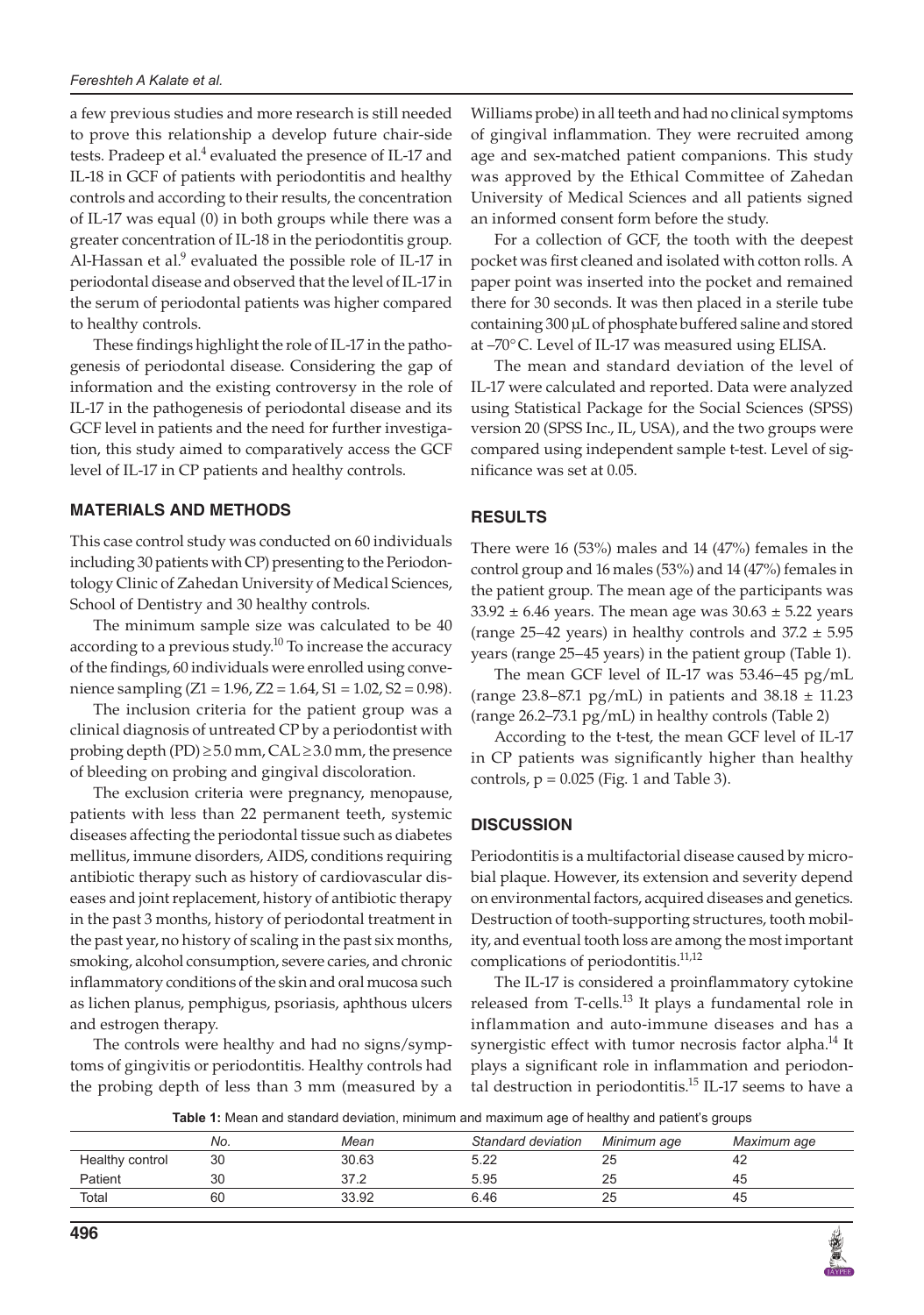*Level of Interleukin-17 in Gingival Crevicular Fluid*

| <b>Table 2:</b> Mean and standard deviation of IL-17 |  |  |  |  |  |  |
|------------------------------------------------------|--|--|--|--|--|--|
| in healthy and patient's groups                      |  |  |  |  |  |  |

| Group               | No. | Mean  | Standard deviation |
|---------------------|-----|-------|--------------------|
| Healthy controls 30 |     | 38.18 | 11.23              |
| Patients            | 30  | 53.46 | 45                 |

serious role in the bone loss, and this cytokine stimulates cell differentiation in bone metabolism.16 It has been also shown that IL-17 family may play an important role in tissue homeostasis.<sup>17</sup>

 The GCF is an important physiological fluid that contains high levels of biological markers indicative of systemic conditions. It is an inflammatory exudate that contains bacteria, leukocytes, electrolytes such as sodium and potassium, calcium, carbohydrates, proteins, metabolic compounds such as hydroxyl proline, lactic acid, hydrogen sulfide and enzymes such as acid phosphatase, cathepsin, alkaline phosphatase, and transaminase.<sup>18</sup> It also has protective and antibacterial properties.<sup>19</sup> Researchers have reported a correlation between the amount and composition of GCF and severity of gingival inflammation. $20$ 

The results of the present study showed that CP patients had significantly higher GCF level of IL-17 compared to healthy controls.

In a similar study, Vernal et al. $21$  also indicated that IL-17 levels showed a statistically significant difference with greater levels in periodontal patients than controls (45.9 pg/mL versus 35.6 pg/mL), which was in agreement with our findings.

Shaker and Ghallab, $^8$  Al-Hassan et al., $^9$  Ohyama et al., $^{22}$ and Takahashi et al.<sup>23</sup> have also previously reported the correlation of IL-17 with periodontal disease.

Nagireddy et al. $^{24}$  stated statistically meaningful higher amounts of IL-17 in the gingival crevicular fluid of CP patients in their study compared to healthy controls. Moreover, they pointed to the significant correlation of the level of IL-17 with the degree of periodontal destruction and stated that GCF level of IL-17 can serve as an efficient indicator for periodontal disease. It was also recently demonstrated by Sunandhakumari et al. that plasma levels of IL-17 positively correlated with the periodontal condition and HbA1C levels, and nonsurgical periodontal therapy reduced IL-17 in well-controlled diabetic and systematically healthy patients with chronic periodontitis.25

Zhao et al. have also found that IL-17, IL-21 decreases in chronic periodontitis patient's GCF after nonsurgical



**Fig. 1:** Comparison of GCF levels of IL-17 in CP patients and healthy groups

therapy.<sup>26</sup> Indicating the destructive role of this cytokine in the immunological balance of periodontitis.

Cardoso et al. have also demonstrated expression of IL-17 in diseased alveolar bone and presence of Th 17 cell in gingiva from Patients with chronic periodontitis. $27$ They reported that IL-17 is produced in Periodontal lesion, and it has a potential role in the pathogenesis of periodontal disease which is consistent with the findings of the current study. Rohaninasab et al. demonstrated the mean IL-17 Saturation in GCF significantly decrease after periodontal therapy.<sup>28</sup> Lester et al.<sup>29</sup> have also found an increased concentration of IL-17 in gingival tissue supernatants at sites of severe attachment loss they have reported a positive correlation of tissue level of this cytokine and clinical attachment loss and destruction. Increased level of IL-17 has also been shown to reflect its potential role in the etiopathogenesis of aggressive periodontitis.22

However, Pradeep et al.<sup>4</sup> reported results different from the present study and the previously mentioned reports. They indicated that the GCF level of IL-17 is not suitable as a biological indicator of periodontitis in the Indian population. But, they reported that IL-18 can be used as an efficient indicator of inflammation. Difference between these results may be due to a different method of sampling since micro-capillary pipettes were used instead of paper cones for the collection of GCF. Also, it was not reported to what degree they diluted the samples for the conduction of ELISA. Avani et al. have also indicated an absence of IL-17 in GCF of Indian patients with periodontal disease.4

**Table 3:** T-test \* for comparison of mean IL-17 in healthy and patient's groups

|                            |           |                        |         |                   | 95% confidence for difference |           |  |
|----------------------------|-----------|------------------------|---------|-------------------|-------------------------------|-----------|--|
| High limit                 | Low limit | Difference in averages | p value | Degree of freedom | † value                       |           |  |
| $-0.99256$                 | -14.44744 | $-7.72000$             | 0.025   | 56                | $-2.299$                      | $II - 17$ |  |
| *Independent sample t-test |           |                        |         |                   |                               |           |  |

*World Journal of Dentistry, November-December 2018;9(6):495-499* **497**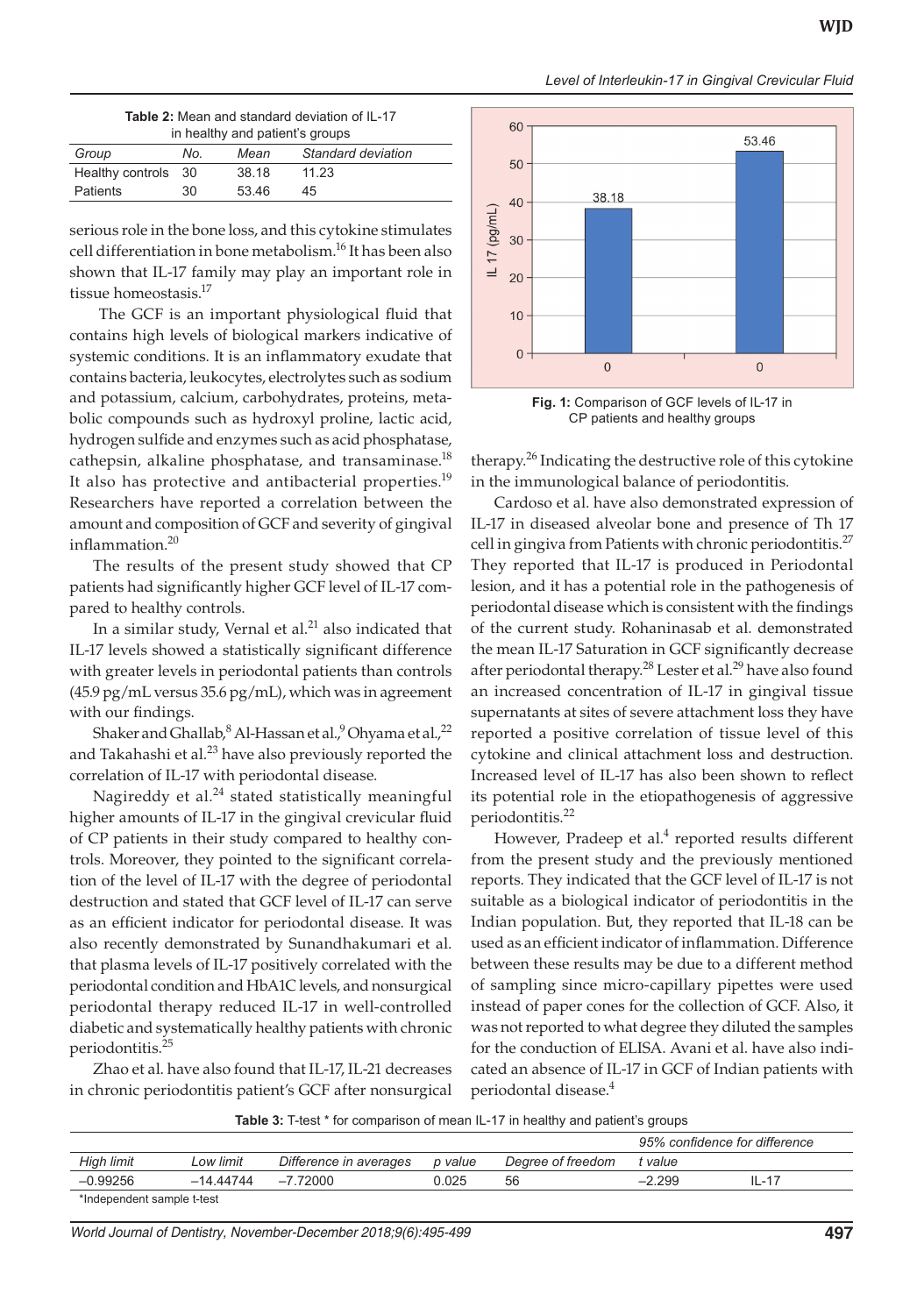In the search for finding simple methods of detection of the destruction of the periodontium in patients with periodontitis and their immunological susceptibility to more severe forms of this disease researchers have also investigated cytokine levels in saliva. In Ozcaka et al. study, whole saliva and blood sample from healthy untreated nonsmokers with chronic periodontitis and systemically and periodontal healthy control subjects were compared to determine IL-17 and IL-18 concentration. Their finding showed that salivary concentration of IL-17 in chronic periodontitis subjects was lower than healthy subjects but IL-18 saliva levels were significantly higher, in patients from the chronic periodontitis plasma IL-17 concentration was similar in both groups. $30$ 

Their results may be due to the fact that increased gingival crevicular fluid levels of IL-17 observed in previous studies indicate a local event adjacent to areas of bone resorption and periodontal pockets, while there is still no systemic change in the levels of this cytokine and therefore, saliva or plasma samples may not reveal significant effects of changes in IL-17 content in periodontal destruction.

 It still seems that future studies are required to assess and compare the level of IL-17 before and after treatment to better elucidate its role in the course of the periodontal disease.

### **CONCLUSION**

The GCF level of IL-17 in patients with CP was significantly higher than that in healthy controls. Thus, Within the limits of the present study, it may be suggested that GCF level of IL-17 can serve as a bioindicator of periodontal destruction and gingival inflammation.

## **REFERENCES**

- 1. Payne W, Page RC, Ogilvie A, Hall W. Histopathologic features of the initial and early stages of experimental gingivitis in man. J Periodontal Res 1975;10:51-64.
- 2. Page RC. Gingivitis. J Clin Periodontol 1986;13:345-355.
- 3. Schroeder H, Münzel-Pedrazzoli S, Page R. Correlated morphometric and biochemical analysis of gingival tissue in early chronic gingivitis in man. Arch Oral Biol 1973;18:899-923.
- 4. Pradeep AR, Hadge P, Chowdhry S, Patel S, Happy D. Exploring the role of Th1 cytokines: interleukin-17 and interleukin-18 in periodontal health and disease. J Oral Sci 2009;51:261-266.
- 5. Gemmell E, Seymour GJ. Immunoregulatory control of Th1/ Th2 cytokine profiles in periodontal disease. Periodontol 2000 2004;35:21-41.
- 6. Newman MG, Takei H, Klokkevold PR. Carranza's Clinical Periodontology, 2006. 9th ed. Philadelphia: WB Saunders company; 2006.
- 7. Abbas AK, Lichtman AH, Pillai S. Cellular and molecular immunology. 5th ed: Elsevier Health Sciences; 2003.
- 8. Shaker OG, Ghallab NA. IL-17 and IL-11 GCF levels in aggressive and chronic periodontitis patients: relation to PCR bacterial detection. Mediators Inflamm 2012;2012.
- 9. Al-Hassan AA. Research Article The Possible Role of IL-17 in Pathogenesis of Periodontal Disease. 2013.
- 10. Xiong H, Wei L, Peng B. Immunohistochemical localization of IL-17 in induced rat periapical lesions. J Endod 2009;35: 216-220.
- 11. Kinane DF, Shiba H, Hart TC. The genetic basis of periodon titis. Periodontol 2000 2005;39:91-117.
- 12. Mdala I, Olsen I, Haffajee AD, Socransky SS, Thoresen M, de Blasio BF. Comparing clinical attachment level and pocket depth for predicting periodontal disease progression in healthy sites of patients with chronic periodontitis using multistate M arkov models. J Clin Periodontol 2014;41:837-845.
- 13. Lubberts E. The role of IL-17 and family members in the pathogenesis of arthritis. Curr Opin Investig Drugs 2003;4:572-577.
- 14. Cheng WC, van Asten SD, Burns LA, et al. Periodontitis associated pathogens P. gingivalis and A. actinomycetemcomitans activate human CD14+ monocytes leading to enhanced Th17/ IL-17 responses. Eur J Immunol 2016;46:2211-2221.
- 15. Eshghipour B, Tofighi H, Nehal F, Vohra F, Javed F, Akram Z. Effect of scaling and root planing on gingival crevicular fluid cytokine/chemokine levels in smokers with chronic periodontitis: A systematic review. J Investig Clin Dent 2018e12327.
- 16. Lee Y. The role of interleukin-17 in bone metabolism and inflammatory skeletal diseases. BMB reports 2013;46:479.
- 17. Moseley T, Haudenschild D, Rose L, Reddi A. Interleukin-17 family and IL-17 receptors. Cytokine Growth Factor Rev 2003;14:155-174.
- 18. Huber MA, Terezhalmy GT. The medical oncology patient. Quintessence Int 2005;36:383-402.
- 19. Kaner D, Bernimoulin JP, Dietrich T, Kleber BM, Friedmann A. Calprotectin levels in gingival crevicular fluid predict disease activity in patients treated for generalized aggressive periodontitis. J Periodontal Res 2011;46:417-426.
- 20. Mese H, Matsuo R. Salivary secretion, taste and hyposalivation. J Oral Rehabil 2007;34:711-723.
- 21. Vernal R, Dutzan N, Chaparro A, Puente J, Antonieta Valenzuela M, Gamonal J. Levels of interleukin-17 in gingival crevicular fluid and in supernatants of cellular cultures of gingival tissue from patients with chronic periodontitis. J Clin Periodontol 2005;32:383-389.
- 22. Ohyama H, Kato-Kogoe N, Kuhara A, et al. The involvement of IL-23 and the Th17 pathway in periodontitis. J Dent Res 2009;88:633-638.
- 23. Takahashi K, Azuma T, Motohira H, Kinane D, Kitetsu S. The potential role of interleukin-17 in the immunopathology of periodontal disease. J Clin Periodontol 2005;32:369-374.
- 24. Nagireddy RR, Chavan V, Subramanyam MBD, Reddy VSC, Pasupuleti MK, Avula KK. Estimation of interleukin-17 levels in gingival crevicular fluid from healthy individuals and patients with chronic periodontitis. J Dr NTR Univ Health Sci 2013;2:191.
- 25. Jayakumar Sunandhakumari V, Sadasivan A, Koshi E, Krishna A, Alim A, Sebastian A. Effect of nonsurgical periodontal therapy on plasma levels of IL-17 in chronic periodontitis patients with well controlled type-II diabetes mellitus—a clinical study. Dent J (Basel) 2018;6:pii: E19.
- 26. Zhao L, Zhou Y, Xu Y, Sun Y, Li L, Chen W. Effect of non-surgical periodontal therapy on the levels of Th17/ Th1/Th2 cytokines and their transcription factors in Chinese chronic periodontitis patients. J Clin Periodontol 2011;38:509-516.